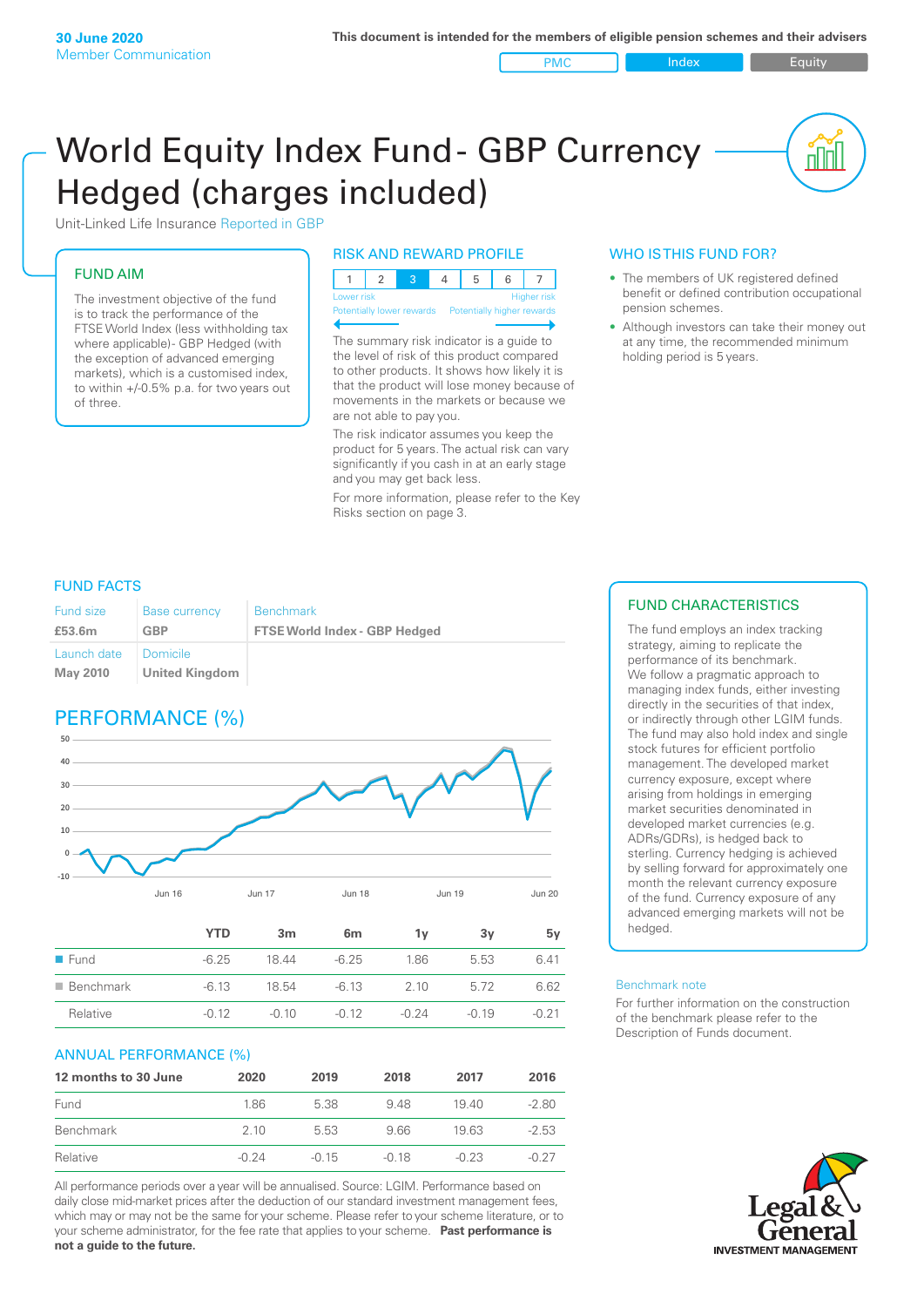Unit-Linked Life Insurance Reported in GBP

## PORTFOLIO BREAKDOWN

All data source LGIM unless otherwise stated. Totals may not sum due to rounding. In order to minimise transaction costs, the Fund will not always own all the assets that constitute the index and on occasion it will own assets that are not in the index.



## SECTOR (%)

| $\blacksquare$ Technology  | 21.3 |
|----------------------------|------|
| $\blacksquare$ Financials  | 17.5 |
| $\blacksquare$ Health Care | 12.7 |
| $\blacksquare$ Industrials | 12.5 |
| ■ Consumer Services        | 11.8 |
| Consumer Goods             | 111  |
| ■ Basic Materials          | 3.9  |
| $\Box$ Oil & Gas           | 34   |
| $\blacksquare$ Utilities   | 3.2  |
| $\Box$ Other               | 26   |
|                            |      |



| ■ Large            | 82.4 |
|--------------------|------|
| $\blacksquare$ Mid | 17.6 |

■ Top 10 holdings 15.6% Rest of portfolio 84.4% No. of holdings in fund 2,743 No. of holdings in index 2,592

| Microsoft Corp           | 3.5            |
|--------------------------|----------------|
| Apple Inc                | 34             |
| Amazon Com Inc           | 27             |
| Facebook                 | 12             |
| Alphabet CI A            | 1 <sub>0</sub> |
| Alphabet CI C            | 1 <sub>0</sub> |
| Johnson & Johnson        | 0 S            |
| Visa Inc Class A         | 0.7            |
| Nestle                   | () 7           |
| Procter & Gamble Company |                |
|                          |                |

## COUNTRY (%)

|   | <b>United States</b> | 60.9 |  |
|---|----------------------|------|--|
|   | Japan                | 8.2  |  |
| 4 | United Kingdom       | 4.5  |  |
|   | France               | 3.1  |  |
|   | Switzerland          | 3.0  |  |
|   | Germany              | 2.8  |  |
|   | Canada               | 2.7  |  |
|   | Australia            | 2.2  |  |
|   | Taiwan               | 1.6  |  |
|   | <b>Other</b>         | 11.0 |  |
|   |                      |      |  |



comprises 25 fund managers, supported by two analysts. Management oversight is provided by the Global Head of Index Funds. The team has average industry experience of 15 years, of which seven years has been at LGIM, and is focused on achieving the equally important objectives of close tracking and maximising returns.